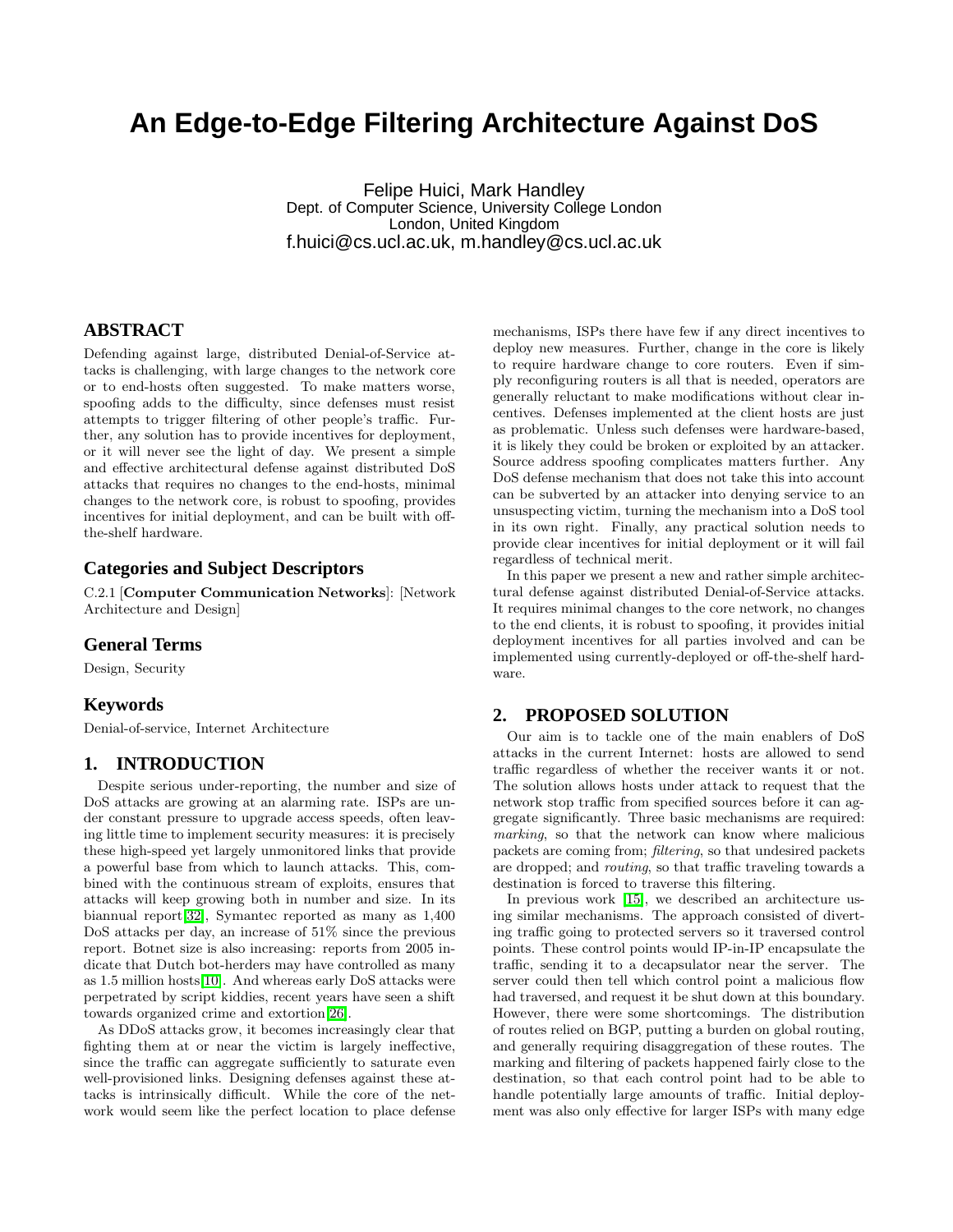

<span id="page-1-0"></span>Figure 1: Encapsulation architecture.

routers, so that the incoming attack could be diffused across several of these control points.

These shortcomings, while not insurmountable, can be avoided with a different encapsulation strategy, described in this paper. Our new architecture implements the three mechanisms mentioned earlier, but does so in a very different way. The most important change has to do with the location of the control points that mark and filter packets: whereas previously they were placed at the edges of the ISP hosting the server being defended, these are now deployed as close to the clients of the server as possible.

This change has significant benefits. First, it means that these control points never have to handle large traffic aggregates and so can be built and deployed inexpensively. Second, their placement at the edges of the network makes it difficult for an attacker to indirectly DoS a server by attacking the encapsulator. Finally, no filtering or marking is required from the middle of the network, simplifying the deployment story.

The architecture presented in this paper also improves over the previous one by distributing path-agnostic routes using a separate and extremely robust peer-to-peer protocol, relieving any burden from BGP and removing any disaggregation issues. Finally, it has a simpler initial deployment story, and provides better incentives for it.

But with these advantages come one major problem: it is now possible for some attackers at legacy ISPs to spoof the encapsulation. A key contribution of this paper is to show that this is not a showstopper; some additional mechanism is required to be robust, but the complexity is not excessive. The following sections explain the full solution and these issues in greater detail.

## **2.1 Marking and Filtering**

As source IP addresses can be spoofed, if we want to shut down malicious traffic close to its source, a marking mechanism is needed so packets can be traced back to their origin. While many solutions have been proposed for this, a simple mechanism already exists that is just right for the job: IPin-IP tunneling. The idea is simple: encapsulate all packets near their sources and decapsulate them near their destinations, using the encapsulation header to record the origin network. Two additional boxes are needed for this: an "encapsulator" near the source and a "decapsulator" near the destination; these boxes will also collaborate to filter unwanted traffic. We believe they can be implemented using off-the-shelf hardware.

During normal operation (see Figure [1\)](#page-1-0), a packet from a client will reach a local encapsulator on the path to the Internet. The encapsulator looks up the IP address of the decapsulator, IP-in-IP encapsulates it, and sends the packet to the decapsulator. The source address in the encapsulation header serves to tell the decapsulator which encapsulator forwarded the packet. At the decapsulator, the outer encapsulation header is removed, and the packet is forwarded on to the server.

When a protected server comes under attack, it sends a request to its local decapsulator to filter traffic it deems unwanted<sup>1</sup>. On receipt of a filtering request for a particular source, the decapsulator waits for the next packet from that source and notes down which encapsulator it came through. While this requires the decapsulator to keep state and monitor the traffic going through it, this state is only temporary and lasts only until the filtering request is sent.

Once the decapsulator figures out which encapsulator to talk to, it sends out the actual filtering request. Finally, the encapsulator installs the filter, blocking the unwanted traffic. In this way, the server under attack can ask the network to stop sending it undesired traffic, an impossibility in the current Internet.

Of course the full story is not quite as simple as sketched out above, and we will now look at what would be required for this general idea to be viable.

#### **2.2 Routing**

To perform edge-to-edge encapsulation, the encapsulator needs to know how to map the destination IP address from a data packet to the address of the relevant decapsulator. Essentially this is a routing problem, and this information could in principle be conveyed by BGP. However, using BGP would be far from ideal, as the routers in the core of the Internet do not need to know this information. Indeed, the encapsulator does not care about the precise path, but only which decapsulator to tunnel the packet to. Thus, we would be burdening BGP with a great deal of additional information for no good reason. The mapping from network prefix to decapsulator address or addresses is relatively static, so we suggest that a separate dissemination channel be used to distribute these mappings.

As this information is not path-specific, any simple flooding algorithm can be used for this distribution, so long as the data itself is secured. Since no policy is involved, decapsulation routes can be flooded to all of an ISP's neighbors, making this distribution much more robust than conventional inter-domain routing. We will discuss possible routing designs in Section [4.4.](#page-5-0)

How large would the decapsulator routing table held at each encapsulator be? This clearly depends on how widely decapsulators are deployed, but in the extreme case where every routed network is associated with one or more decapsulators, this table is likely to be at least as large as the backbone BGP routing tables, currently in the region of 200,000 routes. The size of these decapsulator tables would increase further if decapsulation is performed close to the destina-

<sup>1</sup>Detection mechanisms are beyond the scope of this paper, but commercial detection boxes may be suitable for this role.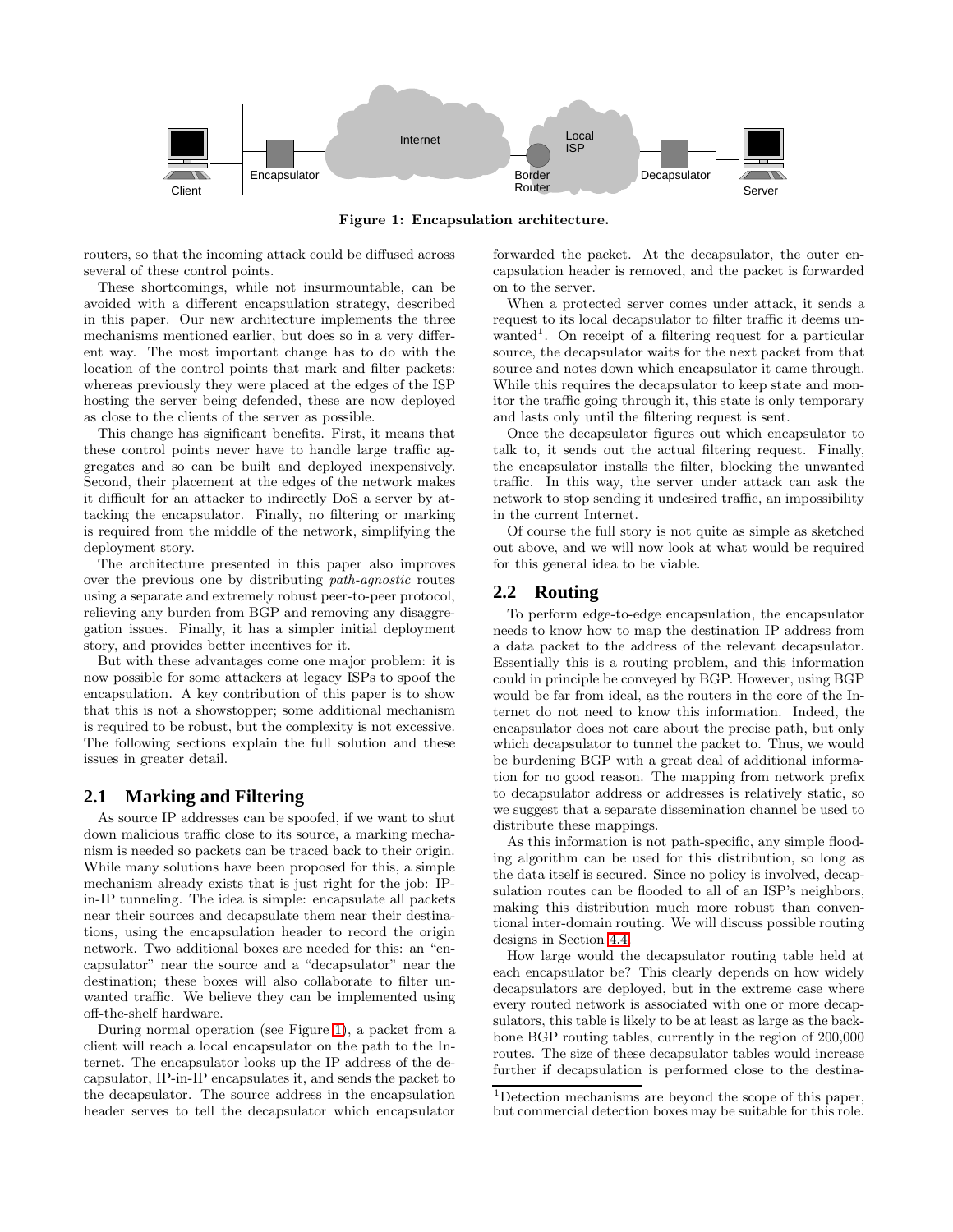

<span id="page-2-0"></span>Figure 2: Partial deployment scenarios.

tion subnets for routes which are advertised via BGP to the public Internet as aggregate routes. We might imagine a near-worst-case scenario where every /24 subnet were advertised with a different decapsulator. At the present time, with the IPv4 unicast address space roughly half-filled, this would require about eight million prefixes. This seems like a lot, but the problem is rather different from that faced by backbone routers running BGP. A BGP router must maintain full routing information from many BGP peers, must calculate the best route as paths change, and must perform longest prefix match on the resulting forwarding table of best routes. The decapsulator tables are different, as there is only one routing table used by all encapsulators worldwide, and it does not change as paths through the Internet change. If these routes were maintained as a flat hash-table, rather than requiring longest prefix match, there should be no problem doing look-ups on this table at high speed. As the mappings are relatively static, distributing and maintaining this data should not cause a problem either.

Making an encapsulator check eight million digital signatures on startup might be problematic. In reality though, the number of signatures required is not related to the number of decapsulators, but rather to the number of origin Autonomous Systems in the BGP routing tables. Each AS can sign as a group all the prefix-to-decapsulator bindings for routes that it advertised, reducing the number of signatures to around 20,000 or so in the current Internet. In addition, there is no need for the edge encapsulators to directly check the signatures themselves. Instead a hierarchy within an ISP can be established, whereby one or more servers receive the routes from neighboring ISPs, check the signatures and only then pass them on to the encapsulators. Thus we believe that signed mappings from destination address prefixes to decapsulator addresses are technically viable and economically feasible, even in the extreme case of a different decapsulator for every /24 subnet in the Internet.

#### **2.3 Legacy ISPs**

If the mechanism deployed above were ubiquitous, then source-address spoofing by end-systems would be ineffective, and all unwanted flooding attacks could be stopped close to their sources. However, such a scheme must also work with partial deployment, which leaves open the possibility of DoS attacks by end-systems at legacy ISPs that do not deploy encapsulators.

To protect against attacks from such hosts, an ISP protecting a server can involve the border routers at its ingress points. One possible solution would be to deploy a diffserv classifier that prioritizes IP-in-IP traffic destined for the local decapsulators, reducing the effectiveness of bandwidth flooding attacks that attempt to saturate links. Attacks using unencapsulated traffic will then have minimal effect on traffic from networks deploying encapsulators.

Of course the astute attacker will then simply perform encapsulation directly from his attacking end-systems, so that his traffic is prioritized too. By spoofing the encapsulation header, such an attacker at a legacy ISP can make his traffic appear to be coming from many encapsulators. One way to avoid spoofed encapsulation would be to restrict the distribution of routes for the decapsulator addresses, so that the decapsulators are simply unreachable from legacy ISPs. If all the ISPs deploying encapsulators formed a connected graph under normal BGP routing, then this would effectively prevent such attacks from succeeding. However, it is unlikely that such a graph would be connected, at least early in the deployment process, so this solution is not ideal.

Another option would be for all ISPs deploying our scheme to also run an encapsulator for all traffic arriving from legacy neighbors; this is close to the solution described in [\[15\]](#page-9-3). However, performing such encapsulation and filtering on high-speed peering links would be more costly than performing it at edge-links since it could no longer be done with off-the-shelf PCs; this would present an unnecessary deployment hurdle.

Instead, our preferred solution is to use a single bit in the packets to indicate that traffic destined to a protected server has traversed a legacy ISP. Such a bit is inspired by Bellovin's "evil bit" [\[5\]](#page-9-4). ISPs deploying our scheme install a simple filter at border routers connecting to legacy ISPs, setting the evil bit in packets arriving from these neighbors. If along the path a packet traverses any ISP that does not perform encapsulation, then it is classed as potentially evil. ISPs hosting servers can then prioritize traffic that has come via a path where all the ISPs perform encapsulation.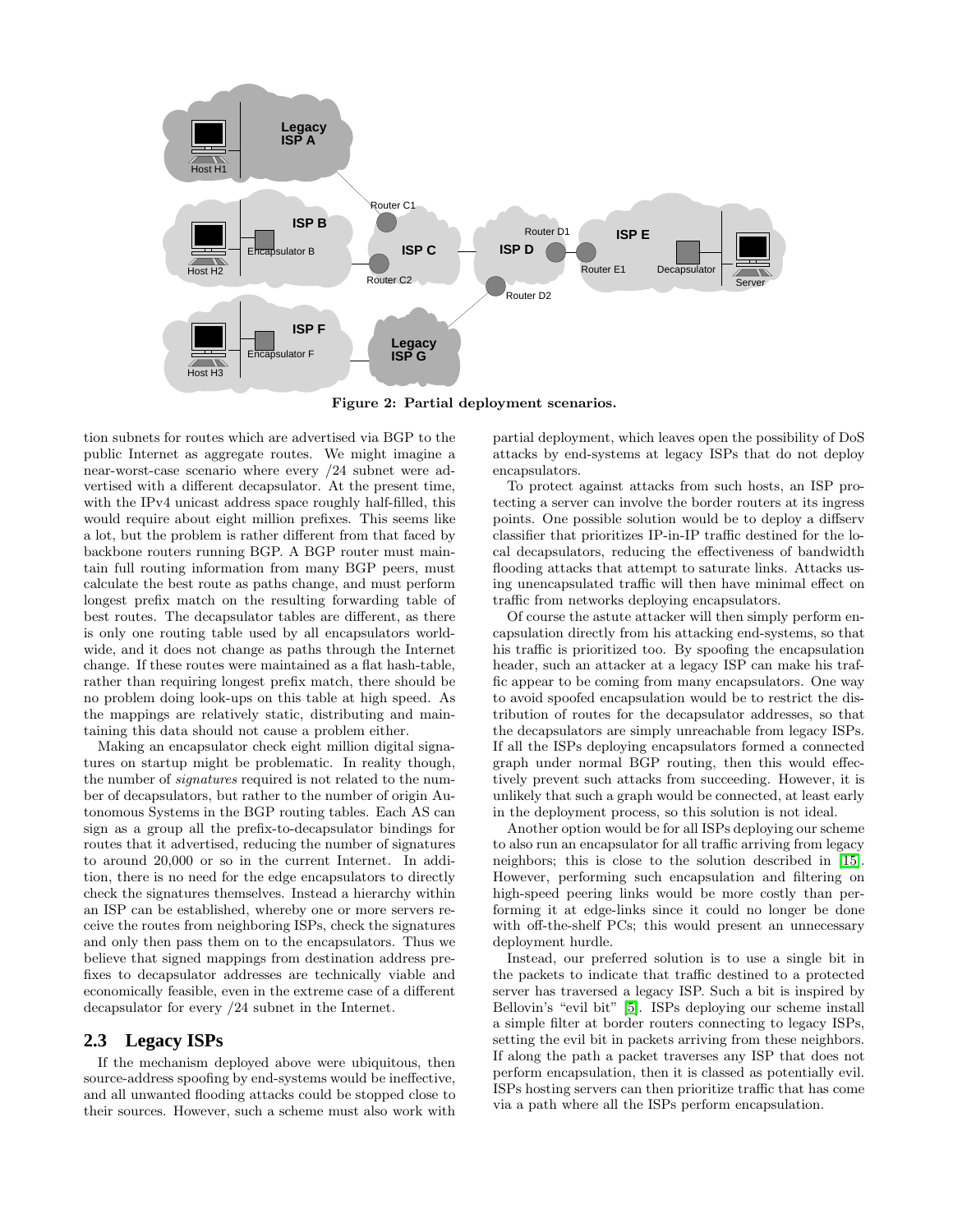Figure [2](#page-2-0) illustrates this mechanism. ISPs A and G are legacy ISP while the other ISPs have deployed encapsulation. Routers C1, C2, D1, D2, and E1 are conventional border routers configured with simple packet classifiers.

A spoofed encapsulated packet from host H1 destined for the server will traverse ISP A unchanged. Through contractual agreements ISP C will know whether ISP A is a legacy ISP or not; since it is, when the packet reaches ISP C, Router C1 will set the packet's "evil bit", since it knows that the packet came from a legacy neighbor. Router E1 later uses the evil bit to put the packet in a lower priority diffserv class.

A similar packet from host H2 would reach E1 with its evil bit cleared, since ISPs B, C and D have all deployed encapsulation; as a result, it is classified as higher priority. However, should the server deem packets from this source to be malicious, it can request that the encapsulator drop them. Even if the host is spoofing, this mechanism will be able to filter the traffic as far as the encapsulator, at which point the problem becomes a local one.

Finally, an encapsulated packet from host H3 would have its evil bit set by ISP D, since although ISP F has deployed encapsulation, provider G has not. Thus all packets arriving at router D2 get the evil bit set, and so receive lower priority at E1. While this may at first seem harsh, it provides the right incentive: customer ISP F will put pressure on ISP G to deploy the scheme (or even switch providers) so that their clients will not be placed in a lower priority queue.

#### <span id="page-3-2"></span>**3. PREVENTING ABUSE OF DEFENSES**

Providing a mechanism whereby the recipient of traffic can request that traffic cease is an effective way to defend against all but the most subtle flooding attacks. However, care must be taken to avoid an attacker using our mechanism to deny service to legitimate traffic. We divide the spectrum of possible attacks into two independent vectors:

- Direct attacks that send filtering requests.
- Indirect attacks that generate spoofed traffic with the aim of triggering the defense mechanism to take inappropriate action.

For both cases it is possible to exhaustively enumerate the options open to an attacker, based on what a bot can spoof under differing circumstances and on where the bot is located relative to the systems under attack. These are shown in figures [3](#page-3-0) and [4.](#page-3-1)

For direct attacks the attacker's options are fairly limited, and we only need to consider spoofed decapsulators in various locations. For indirect attacks there are more cases to consider:

- A bot at a legacy ISP may be able to spoof the encapsulator header, or the client address (so long as a full TCP connection is not needed for the attack) or both.
- A bot at an encapsulating ISP may still be able to spoof the client address if ingress filtering is not performed.
- A bot may be located at the same ISP as the legitimate client he wishes to deny service to, or at a different ISP.

For indirect attacks, spoofing the decapsulator provides no advantage, so we do not consider this case.

| Spoofed C | Spoofed E | A same E as C | Comments       |
|-----------|-----------|---------------|----------------|
| ×         |           |               | No spoofing    |
| $\times$  |           |               | No spoofing    |
| $\times$  |           |               | See figure 5:1 |
| $\times$  |           |               | Impossible     |
|           |           |               | See figure 5:2 |
|           | $\times$  |               | See figure 5:3 |
|           |           |               | See figure 5:4 |
|           |           |               | Impossible     |

<span id="page-3-0"></span>Figure 3: Table of indirect attacks. The letter A stands for the attacker, C the client, E the encapsulator and D the decapsulator.

| Spoofed Request   A on $E \leftrightarrow D$ Path   Comments |                                        |
|--------------------------------------------------------------|----------------------------------------|
|                                                              | No attack                              |
|                                                              | A can drop request                     |
|                                                              | See figure $5:5$<br>A can drop request |
|                                                              |                                        |

<span id="page-3-1"></span>Figure 4: Table of direct attacks.

We will now examine each of the indirect attack scenarios in Figure [3.](#page-3-0) The first two entries do not constitute an attack and are there merely for completeness.

The third entry (figure [5.](#page-4-0)1) consists of an attacker C located at a legacy ISP who spoofs encapsulator E, but uses his own address C as the client address. The reason for doing this might be that he needs a full TCP connection to trigger a response from the server's defenses. As a result of the spoofing, if the server determines the traffic of C to be malicious, the decapsulator D will ask E to install a filter. This attack is rather harmless unless the attacker possesses a very large number of bots. In such cases it could represent a stateholding attack on E. However, so long as E knows which subnets are legitimate client addresses, this attack will not succeed, as E can simply decline to install the filters.

The fourth entry in the table represents an impossible situation, since the attacker would not be able to spoof an encapsulator from a non-legacy ISP.

In the fifth entry (figure [5.](#page-4-0)2) attacker C' sits behind legitimate encapsulator E2 and spoofs traffic from client C, which sits behind encapsulator E1. When D receives a request to block traffic "from C to S", it will wait for the next packet from C to S to arrive and note which encapsulator it came from. However, it is possible that this packet will come from the legitimate C through E1, while the packets that caused the detection mechanism to request the filter may have come through E2; if we asked E1 to install the filter, the attacker would succeed in denying service to C. In essence, D does not know whether to send the filtering request to E1 or E2. The simplest solution would be for E2 to block this spoofed traffic, as C is not a customer address for E2's ISP. However, this is not always possible, so we would like our solution to work even in the absence of ingress filtering. If every ISP deploying an encapsulator also deploys a decapsulator (a likely scenario) then, using the signed decapsulator routing tables, D would contact C's decapsulator requesting a list of C's encapsulators. As E2 is not on this list, D can safely request that E2 block all traffic from C. The same effect could also be achieved by disseminating the encapsulator list in the decapsulation routing table.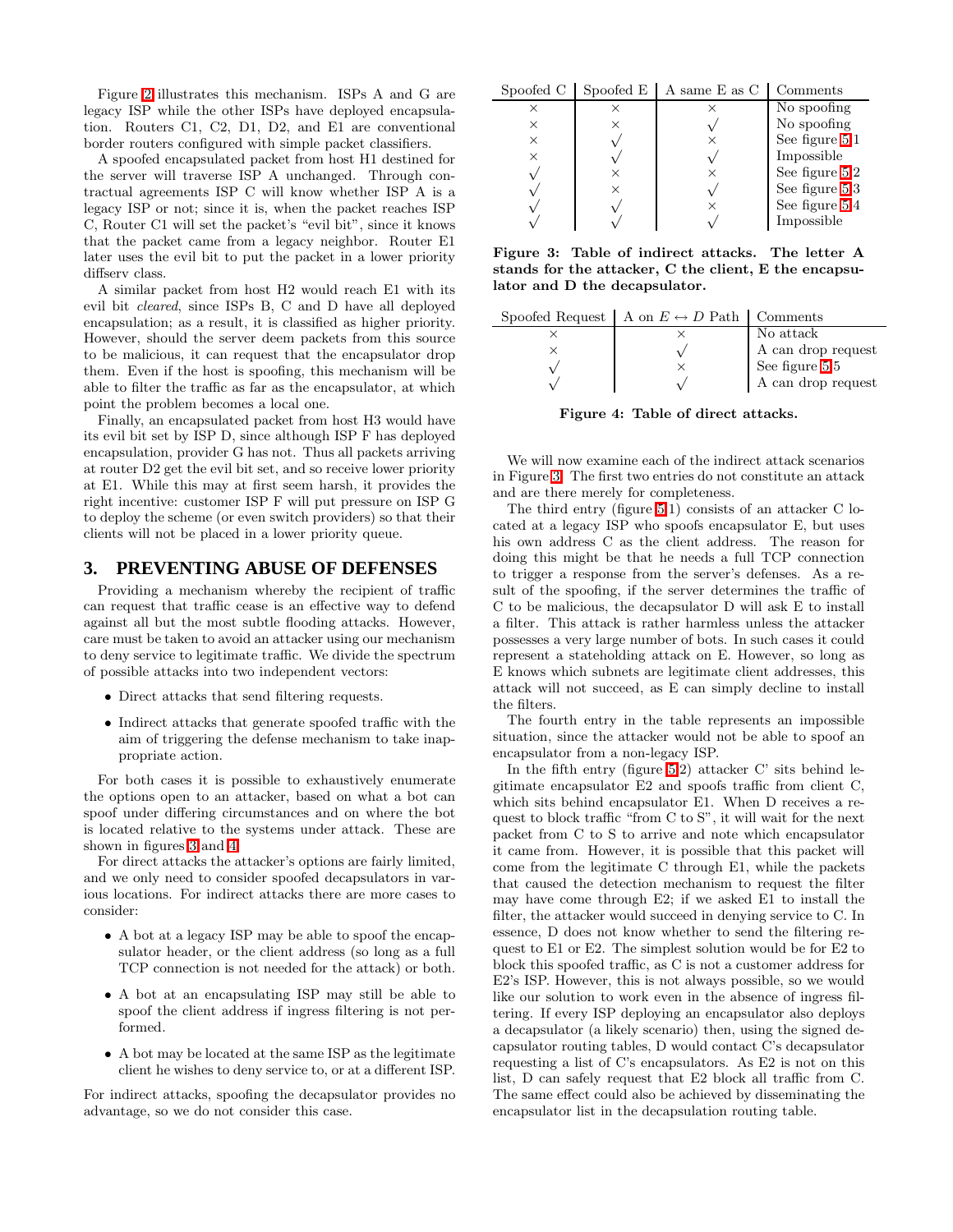

<span id="page-4-0"></span>Figure 5: Potential abuse scenarios

In the sixth entry in the table (figure [5.](#page-4-0)3), both C and C' sit behind encapsulator E. Clearly, neither D nor S can distinguish between traffic from C and C'. S will request E to filter traffic from C (spoofed or not), so C' is successful in denying service to C, although he cannot deny service to other clients of S. In effect the problem has become one that is local to C's ISP, and there are a range of existing solutions available to tackle this, including enabling ingress filtering.

The seventh entry (figure [5.](#page-4-0)4) describes the most subtle attack to defend against. An attacker C' at a legacy ISP spoofs a traffic flood so that it seems to come from C, encapsulated by E. In this way, it could cause S to request a filter at E that would block legitimate traffic from C. If the packets claiming to come from C arrived with the evil bit cleared, we would know that the outer header is valid, a fact that can be propagated to S and the detection system it uses. As a result, S could distinguish between packets arriving on the real path  $C \to E \to D$  and the spoofed path  $C' \rightarrow E' \rightarrow D$  by observing the evil bit. S can now determine whether the unspoofed traffic via E is hostile (in which case it should request a filter) or only the traffic spoofing E is hostile (in which case it should take no action, and rely on prioritization to limit the effects of the attack). What if the path  $C \to E \to D$  contained legacy ISPs, so that the evil bit is set on all packets? In this case, traffic from both paths would be indistinguishable. To remedy this, upon receiving the filtering request from S, D can provide E with a random number to use to mark subsequent packets (the encapsulation header can contain this). Now D can once again distinguish between the two paths, and all it needs do is to propagate this distinction downstream to S. D can use a diffserv code point to do this, so S's detector can again take the right action to ensure that no legitimate traffic from C is blocked.

The final entry in figure [3](#page-3-0) presents an impossible scenario, since the attacker cannot spoof an encapsulator from a nonlegacy ISP.

We will now proceed to discussing the direct attack cases described in figure [4.](#page-3-1) The first entry does not represent an attack. In the second and fourth entries the attacker sits on the path between the encapsulator and the decapsulator. These cases are hard to defend against, since the attacker can blackhole legitimate filtering requests. In the fourth case, unless requests are required to be digitally signed by the decapsulator, the attacker can also spoof them to shut down legitimate flows. Such digital signatures should be a mechanism of last resort, reserved only for the case where an on-path attacker is suspected, as they would greatly increase the CPU load on both the encapsulator and decapsulator. However, the encapsulator does already have the relevant key chain to validate such requests, as this is needed to validate prefix-to-decapsulator bindings. In reality though, this is a case we are not greatly concerned about - on path attackers should be rare (the normal bot infection techniques don't apply to routers) and in any event a compromised on-path router has so many other ways to deny service, including simply dropping the packets, that abuse of our mechanism is not likely to make the problem worse.

The third and only remaining entry presents an attack where attacker D' spoofs the address of decapsulator D and requests that encapsulator E install a filter blocking legitimate traffic from client C to server S (figure [5.](#page-4-0)5). This is trivially solved without digital signatures by requiring a three-way handshake, whereby a nonce sent from E to D must be echoed back to E before a filter request will be honored. In this way, even though D' can send a malicious filtering request, it will not be able to respond to E's nonce, since it is not on the path between E and D and will therefore not see it.

One final attack that does not rely on spoofing nor abusing the filtering request consists of flooding the link between the destination's ISP and that ISP's upstream provider. Since the prioritization of packets happens only at the destination's edge router, it may be possible to attack servers by flooding the link. Many ISPs may be able to prevent this by moving the place where diffserv categorization and prioritization occurs from E1 (in figure [2\)](#page-2-0) to the upstream provider's edge router D1. As this categorization is static, it requires no active intervention on the part of the upstream ISP, but it does require their cooperation to enable it.

#### **4. IMPLEMENTATION ISSUES**

In this section we discuss in more detail how the encapsulators and decapsulators should be implemented, how the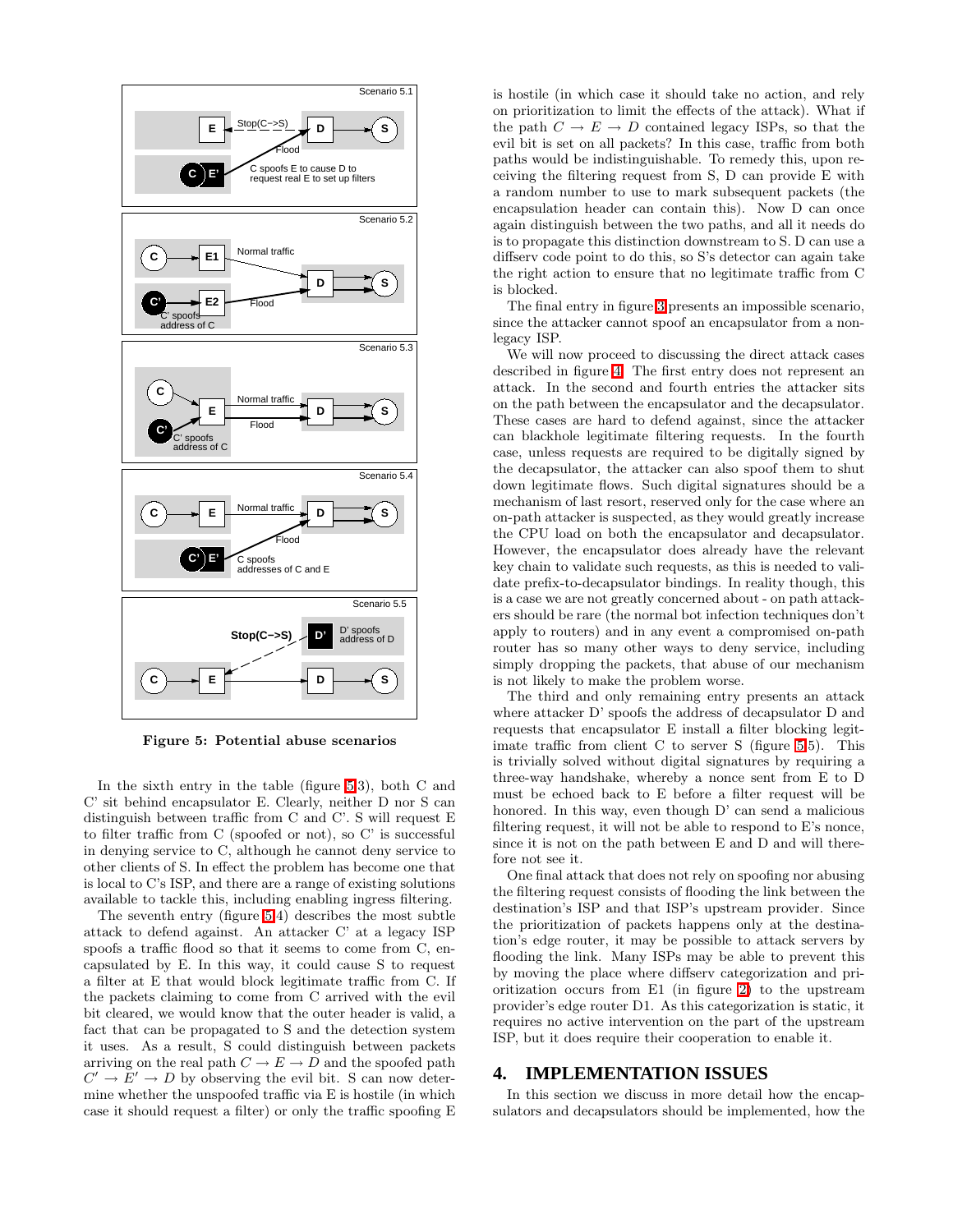filtering and evil bit might work, and provide some basic performance figures to show that off-the-shelf hardware is up to the task.

#### **4.1 When to Encapsulate?**

If packets from a client to a server are encapsulated, should the reverse path traffic also be encapsulated? If it is encapsulated, should the forward-path encapsulator serve as the reverse-path decapsulator?

The architecture does not require either, but there are advantages if both are true. If traffic is always bidirectional through the encapsulator, it can pro-actively limit malicious traffic, as described in [\[22\]](#page-9-5). Short of mandating symmetry, which seems excessively inflexible, we can still gain these benefits if the encapsulator knows which decapsulators will enforce symmetry; this can be advertised using the route distribution mechanism.

Should encapsulation be an always-on feature, or only enabled when under attack? The latter would essentially mean that the decapsulator publicly advertises being under attack, potentially inviting other attackers to cause further harm. Our performance numbers, discussed later, lead us to believe that the best solution is to always encapsulate. This also serves to publicly advertise which ISPs are being good network citizens and which are not.

#### **4.2 Filtering Protocol and Filters**

To handle communication between decapsulators and encapsulators we need a new signalling protocol. The primary purpose is to allow a decapsulator to request a filter from an encapsulator, but as we discussed in Section [3,](#page-3-2) there needs to be more to it than that.

The most important operation is the installation of filters. The protocol should allow the decapsulator to specify what the filter should match, the type of filter, what action to take when a packet matches the filter, and an expiration time.

So what should the format of the actual filters be? From an architectural point of view, a filter in an encapsulator can be anything that stops unwanted traffic with minimal side effects. It is in both sides' interest to install the most specific filters that actually suffice to block the traffic, so long as the encapsulator can maintain sufficient state. In the case of attacks which require a connection to be established, spoofing is not an issue, so specifying both source and destination IP addresses is desirable. In the case of spoofed attacks, the worst case is a flooding attack on a link, where the source addresses can be spoofed and the destination address can be any address beyond that link. In such a case, the decapsulator may be prepared to accept some collateral damage, and request that all traffic from an encapsulator to the decapsulator should be blocked. In between these extremes, we can envisage uses for various combinations of source address prefixes and destination address prefixes.

While the protocol should be flexible enough to accommodate different types of filter, a good starting point would be to initially support three types of filters: a prefix-based IP source address along with a specific destination address; a specific destination address with wildcard source address, whereby the encapsulator will filter all traffic going to that destination; and wildcard source and destination addresses, to address the link flooding attack above. We believe these would cover most of the requirements that might be encountered in the early stages of deployment, and that other policies can be implemented with reasonable performance in terms of these three.

A filtering request should also specify the action to take when a packet matches a filter: besides dropping the packet, the signalling protocol should be expressive enough to at least support rate-limiting based on a token bucket, even though such capabilities may not be available in all encapsulators.

Finally, filters should be soft-state - they should expire if not refreshed to avoid the filter being orphaned if the decapsulator loses state. Additional ways to expire filters, perhaps based on traffic levels, could be envisaged too, but they are not strictly required to satisfy our basic requirements.

The remaining functions of the signalling protocol, as discussed in Section [3](#page-3-2) are:

- Nonce exchange. The signalling protocol cannot use TCP, as this would require too much connection state at a decapsulator under attack. Thus an encapsulator cannot blindly trust the IP address of a decapsulator that requests a filter, as shown in Figure [5.](#page-4-0)5. Instead it validates the decapsulator address by sending a random nonce, and requiring the decapsulator to return that nonce before it will install the filter.
- Request traffic marking. The decapsulator should be able to specify a random number for the encapsulator to include in the encapsulation header, so as to cope with Figure [5.](#page-4-0)4.
- Request encapsulator list. The decapsulator should be able to ask another decapsulator for the list of encapsulators corresponding to a specific client address handled by that decapsulator. This allows for defense against the scenario in Figure [5.](#page-4-0)2.

## **4.3 Evil Bit**

Should the "evil bit" apply to all packets, or just to encapsulated ones? This impacts the type of filter needed at the border routers of the server's ISP. If the evil bit is applied only to encapsulated packets, router C1 in Figure [2](#page-2-0) would have to first separate encapsulated packets from native ones, and then set the evil bit based on the peer the packet came from. Border router E1 would classify all nonencapsulated packets destined for the server to a lower priority traffic class, but it would also classify encapsulated packets as lower priority if they have the evil bit set. The alternative seems simpler: C1 sets the evil bit on all packets from ISP A, and E1 installs a single filter based solely on this bit.

Regarding where this bit would be implemented, the second solution requires it to be in the regular IP header, whereas the first is more flexible as it allows the evil bit to be in the encapsulation header, which can be largely of our own design. However, it is unclear whether current backbone routers have sufficient flexibility to set a bit in such a header, or classify based on it. On balance, the simplest solution may be to use a diffserv code point in the regular IP header to signal that the "evil bit" is set.

#### <span id="page-5-0"></span>**4.4 Routing Protocol Design**

We need a routing protocol to distribute the binding between network prefixes and decapsulator addresses to encapsulators worldwide. But this is not a routing protocol in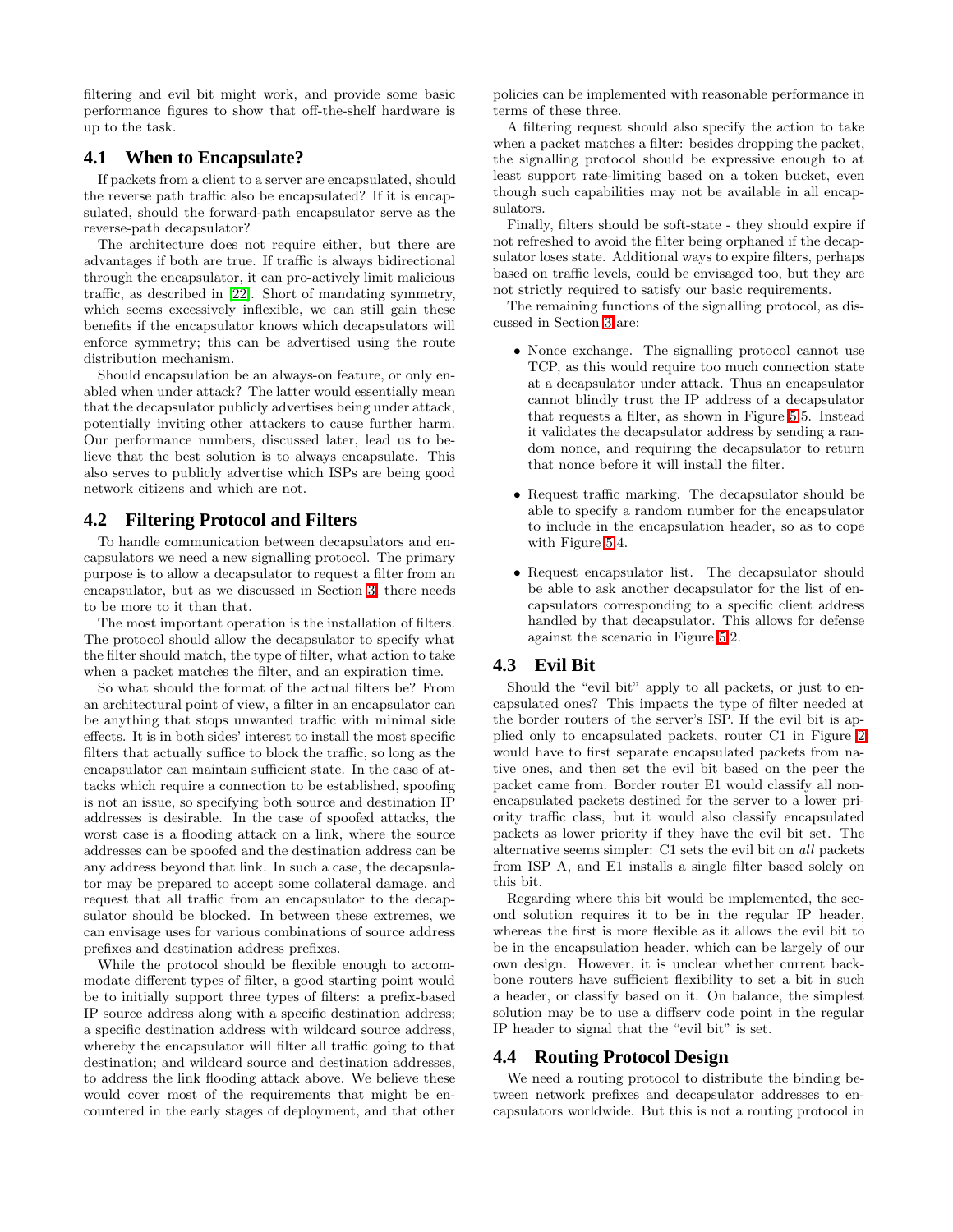

<span id="page-6-0"></span>Figure 6: Robustness of routing infrastructure to compromised nodes.

the traditional sense, as it is agnostic to the path that the encapsulated traffic takes to get to the decapsulator. Thus these bindings are much more static than conventional routing information and moreover, the same encapsulation table should be distributed to every encapsulator worldwide. Even through these tables may be very large if our scheme is deployed globally, the actual size of the data is well within the capability of cheap commodity hardware. In terms of a distribution mechanism, the requirement is not dissimilar to that of NNTP[\[19\]](#page-9-6) or BitTorrent[\[11\]](#page-9-7), which are both capable of distributing much larger volumes of data relatively reliably to large numbers of hosts worldwide. Basically the requirement is simply for each domain to inject its own prefix-to-decapsulator bindings into the routing system, and for the routing system to then flood those bindings worldwide in a reliable manner.

Obviously it would be simple to hijack traffic for a site if an incorrect mapping could be distributed, so each binding needs to be secured using a digital signature. To do so, some form of public key infrastructure is needed to establish a trust hierarchy. One possibility is to use a hierarchy rooted at ICANN and delegated via the regional registries to ISPs. An alternative would be to use a multiply-rooted hierarchy anchored at the Tier-1 ISPs, delegated via Tier-2s, and so on along pre-existing provider-customer relationships. A third alternative would be to use a model similar to that used for SSL, using arbitrary certification authorities as trust anchors that are unrelated to the routing or address delegation hierarchies. All three are technically viable, but they have different political consequences; which would be best is really outside the scope of this paper. However, we note that the hierarchy rooted at the Tier-1 ISPs has the advantage that the trust chain matches the existing trust chain of the underlying routing system, making anomalies easier to detect. The disadvantage is that incremental deployment would be harder than the SSL-like model which does not require initial buy-in from the Tier-1 ISPs. In reality a good protocol design might permit any of these options, and the solution used might evolve as incremental deployment progresses.

Once we have signed bindings, we need a distribution mechanism for them. The problem is quite similar to that which we proposed for pushing DNS data out worldwide [\[16\]](#page-9-8). The basic idea is to build a peer-to-peer distribution mechanism, built from infrastructure nodes such as our encapsulators, perhaps supplemented by additional distribution nodes. Peerings between nodes need not follow the normal routing adjacencies; they can simply be configured between any two ISPs that have a business relationship, or who decide to peer just for this purpose. The only requirement is that the resulting network is connected. These configured peerings would then be supplemented by additional learned peerings which would make the overlay topology richer, so that the overall peer-to-peer network has small-world properties resulting in rapid distribution of data.

As the bindings are signed, every node receiving one should check the signature before passing it on to its peers. Thus there is no possibility for a malicious node to inject bad routing data unless the certificate chain itself has been compromised. Any node receiving bad data from a peer knows that that peer is malicious. Such networks are extremely robust to attack by insiders. The only real attack that is possible is for a malicious node to receive a message but refuses to pass it on. Figure [6,](#page-6-0) taken from [\[16\]](#page-9-8), shows how robust such overlay networks are. In this simulation, each node passes on a message to two peers; three peers; or first two peers, then (after a short delay) one additional peer who has not yet received the message. This illustrates that the probability of correct delivery is very high right up until the majority of nodes within the network have been compromised.

The major cost in such a distribution network is to check signatures. Although this could be done in the encapsulators themselves, it is also possible to offload this checking to a fast server at each ISP. Such a server can also cache which signatures it has checked in the past, so only truly new bindings need to be checked, even after a reboot.

Our conclusion is that the distribution of the routes and the checking of signatures on these routes is not only feasible, but also relatively easy and very robust.

#### **4.5 Performance**

In the long run, we would expect encapsulation and filtering to become normal router or Ethernet switch functionality. Indeed, Juniper [\[18\]](#page-9-9) already ships a hardware tunnel interface module capable of encapsulation at 10Gb/s; the missing part is mostly control software.

However, vendor support will be patchy early in the deployment process, and cheap solutions will always be required. To this end, we have begun building encapsulators and decapsulators based on very inexpensive 1U rackmount servers. The results below use two-year old Opteron 250 processors running at 2.4 GHz. Similar performance rackmount machines currently cost under \$1,000. We use the Click [\[21\]](#page-9-10) modular router software as the basis for the forwarding plane of our implementation.

When addressing DoS issues, performance obviously matters a great deal, so we have done extensive performance testing to demonstrate feasibility for these low-cost boxes. For reference purposes, Figure [7\(a\)](#page-7-0) shows how Click slightly outperforms Linux native forwarding; it also illustrates the clear relationship between the size of packets being forwarded and the throughput that is possible. Throughput is excellent (above 800Mb/s) for all packet sizes larger than 200 bytes. Only with very small packet sizes does performance degrade, with minimum sized packets achieving about 350 Mb/s, primarily due to limitations of the Ethernet hardware and/or driver.

What packet sizes is an encapsulator likely to see? Different measurement studies give different results [\[29,](#page-9-11) [7,](#page-9-12) [8\]](#page-9-13) depending on where the monitor was located and when the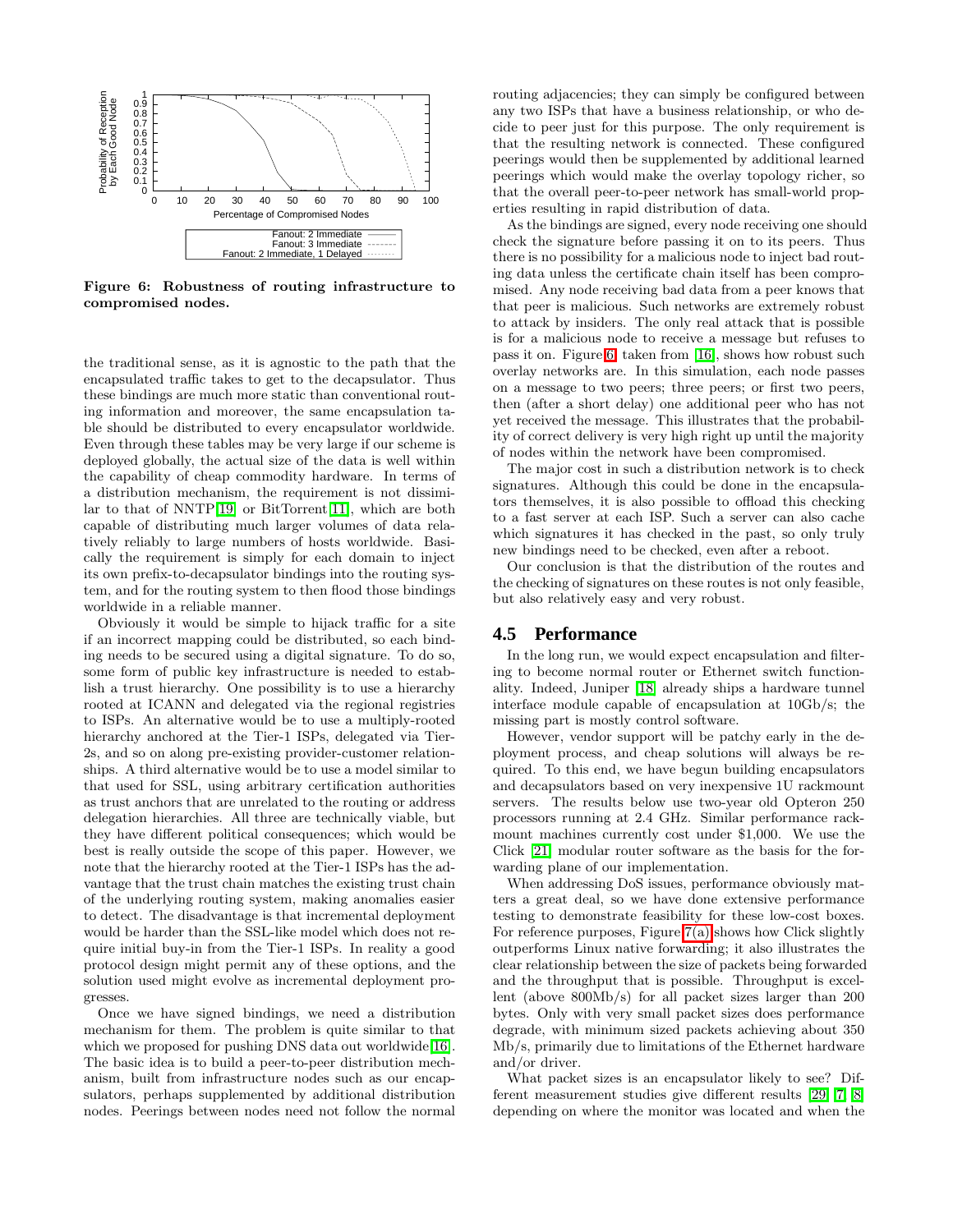<span id="page-7-0"></span>

(a) Click outperforms Linux native forwarding. IP-in-IP encapsulation yields negligible performance hit

<span id="page-7-1"></span>

(b) Adding a hash-based filter on the fast path results in a negligible performance hit. Causing each packet to hit a different bucket yields similar results.

Figure 7: Encapsulator performance

study was performed. The packet size distribution appears to have strong modes at 40 bytes and 1500 bytes, with a range of values in between. Mean packet sizes appear to range from 200 to 600 bytes, which bodes well for our implementation. In the worst case, if all the traffic were 40 byte TCP Acks, we could only handle about 350Mb/s outgoing. However this would typically correspond to an incoming TCP data rate of upwards of 5Gb/s, so our basic forwarding performance seems more than adequate for many deployment scenarios.

Figure [7\(a\)](#page-7-0) further shows that adding IP-in-IP encapsulation to the forwarding path results in no significant degradation of performance. This curve was obtained using a small, static routing table, but a similar test using a large routing table of 200,000 routes (approximately the size of backbone BGP routing tables) yielded almost identical results.

Besides forwarding packets, the other main function of our encapsulators is filtering. Figure [7\(b\)](#page-7-1) shows performance figures for filtering. The encapsulator uses a hash-based filter, with filters consisting of source and destination IP address pairs. The "Click Basic" curve is for reference. The curve labeled "Click Encap with Filter" is generated with a filter table consisting of 2,000 filters, but with all the traffic destined for a single non-filtered address. This shows that adding such a filter bank to the forwarding path has an almost negligible impact on performance.

With hash functions, we always need to be careful that performance does not degrade unacceptably if we get hash collisions. A further test (not shown) which forced the forwarding path to always traverse a 20-node chain resulted in minor degradation of performance.

The final curve attempts to probe the worst case in terms of CPU cache locality. We loaded the hash table with 2,000 random filters and tweaked the hash function to emulate traffic to random destinations so that the filter lookup for each forwarded packet hit a different hash bucket. The 2,000 number was chosen to create a heavily loaded hash, since the hash table contained approximately 1,000 buckets. The concern was that CPU cache thrashing could seriously degrade performance, but even in such an extreme scenario the encapsulator performed rather well, with the curve closely resembling the previous curve where all traffic hit the same hash bucket.

What about the encapsulator's performance when traffic is actually being dropped by the filter? For this purpose we conducted one further test using two simultaneous sources, one whose traffic was dropped and another one whose traffic was forwarded. For packets larger than 200 bytes, the unfiltered traffic saw no degradation in performance; for minimum-sized packets, the encapsulator was able to process packets at a rate of over 390 Mb/s.

For the decapsulator, preliminary testing shows that Click can decapsulate packets without a significant performance hit, giving results similar to the "Click Encap" curve from figure [7\(a\).](#page-7-0) We will conduct further implementation and testing to investigate the performance of the decapsulator when it has to keep temporary state while locating the encapsulators that malicious flows are coming through, but we expect the results to be similar to those for filtering.

#### **5. INCENTIVES FOR DEPLOYMENT**

In a typical deployment scenario, an ISP might offer DoS protection as a premium service and a host (commonly a server) would be placed behind a decapsulator. Other ISPs with hosts wanting to connect to the server would then deploy encapsulators; in exchange, traffic from these ISPs to the server would be given priority at the border routers of the server's ISP at all times.

#### *Server-side ISPs*

Since a server will pay a premium for protection against DoS attacks, server-side ISPs such as ISP E in figure [2](#page-2-0) have a clear incentive for deployment. Such deployment would be neither difficult nor expensive. In most cases decapsulation can be performed at sufficient speed for a busy server in an inexpensive 1U rack-mount server running our software. A large data center may need multiple such decapsulators, but their cost is very small compared to other data center costs. ISP E also needs to obtain a security certificate from someone higher up in the trust hierarchy, and uses this to sign the mapping between its servers' address prefixes and the decapsulator address. The decapsulator machine then needs to be configured with at least one peer (although this does not need to be at an immediately neighboring ISP), so it can advertise the network prefix-to-decapsulator bindings to encapsulators in the rest of the Internet. Finally, E installs classifiers at its edge routers (in this case E1) so that incoming packets that do not have the evil bit set get sent to a higher priority diffserv class.

#### *Client-side ISPs*

Customers wanting to connect to the protected servers will pressure their ISPs to deploy encapsulators. Having a legacy provider will mean that a client receives lower priority than one connected through a non-legacy ISP. Not only may delays be longer during normal operation, but also little or no service will be given if the server is attacked. However, we are not convinced that such customer pressure will be sufficient, especially in the early stages of deployment, to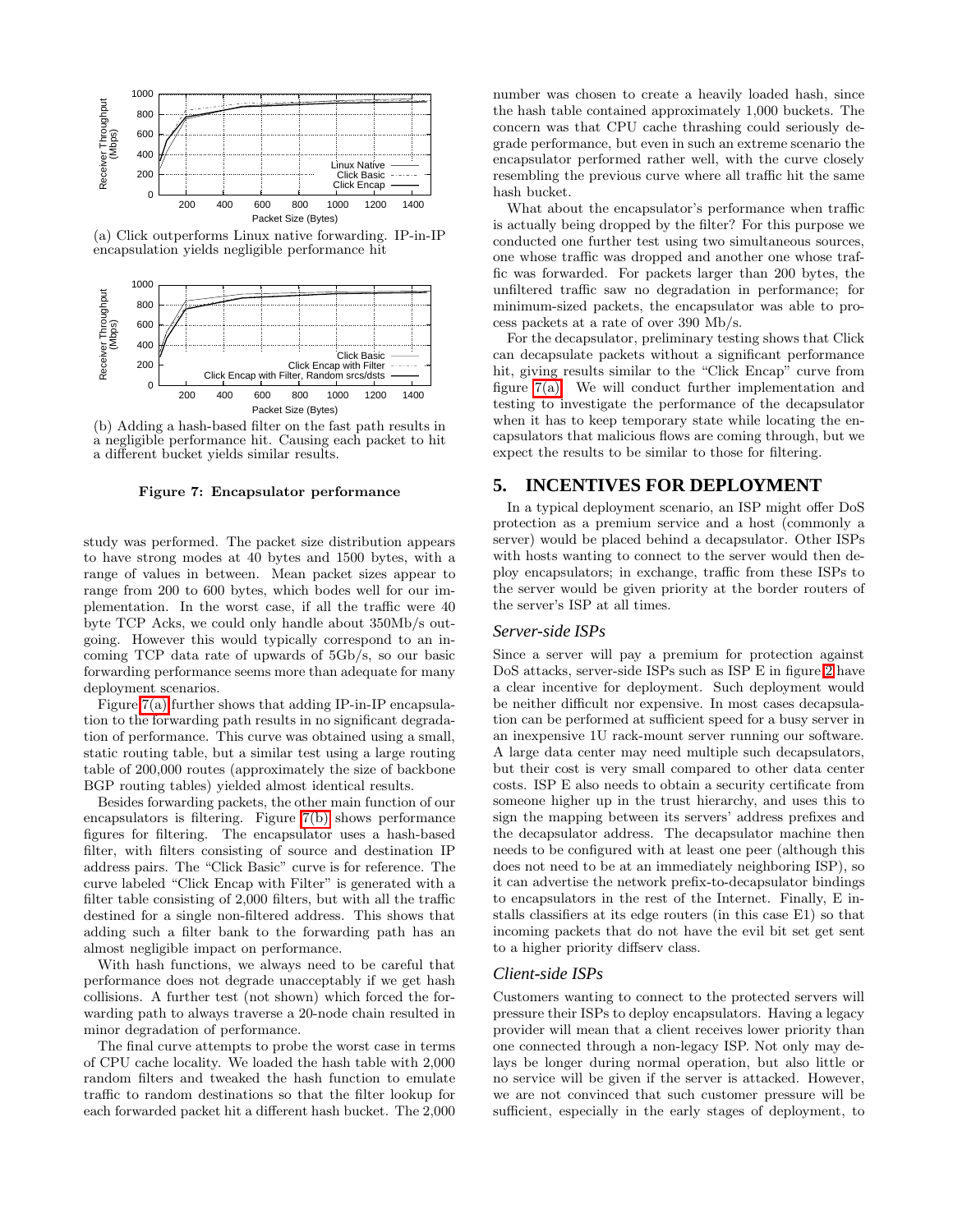entice ISPs to deploy additional equipment. The costs may be small, but they are there nonetheless.

Another incentive for ISPs deploying encapsulators is a potential for a reduction in tech-support costs. Encapsulators should have no false positives - if a receiver does not want traffic, only then it is shutdown. The one case where there might be false positives is Scenario 5.3 in Figure [5,](#page-4-0) and this is not an issue for the many ISPs that perform ingress filtering. In the absence of false positives, encapsulation filters automatically isolate the bad behavior of a compromised client host, and should require less human intervention that current, mostly manual, mechanisms for dealing with compromised hosts. The hope is that deploying an encapsulator allows the ISP to deal with a bot being used in a DoS attack at their leisure, reducing operational costs.

This client-side deployment is even simpler than on the server-side: configure a fast PC to act as an encapsulator, configure it to receive decapsulation routes from one or more peers, and have it clear the "evil bit" in packets it encapsulates. Should the encapsulation infrastructure gain support from ISPs, it is likely that this functionality would quickly become a normal feature of access routers, and so the deployment cost would be close to zero.

#### *Transit ISPs*

There probably are no pure transit ISPs (most have direct customers), but the deployment for any such ISP would be trivial: simply configure border routers to set the evil bit for packets that come from legacy peers. If the evil bit is implemented as a diffserv codepoint, then this can be done in all current backbone routers without requiring any upgrades.

#### **5.1 Early Deployment**

It is easy to see that if such an architecture started to be deployed successfully, the incentives are such that increasing deployment increases the incentive to deploy. The question then is how to persuade potential early adopters to deploy.

Any site that is attacked has incentives to deploy decapsulators, but only if they allow the attack to be reduced. However this requires that sufficient traffic traverses an encapsulator, and there is little incentive for that to happen until many decapsulators are deployed. One option would be for a large ISP or Internet Exchange Point to offer an encapsulation service. The site under attack could then subscribe to this service, and all their incoming unencapsulated traffic would be routed there to be encapsulated. This would bootstrap the deployment of decapsulators and then, sometime later, there would be incentive to deploy encapsulators directly at customer-facing ISPs.

#### **6. RELATED WORK**

Various techniques have been proposed in the literature to counter DoS attacks. Approaches based on capabilities [\[2,](#page-9-14) [35,](#page-9-15) [24\]](#page-9-16) generally rely on clients having to ask the server for permission to send packets. If the server decides to allow the connection, it replies with a capability token, which the client includes in subsequent packets and which the network polices. Such schemes, while technically feasible, face daunting initial deployment issues, since they depend on changes to the end clients as well as the network. Other solutions are based around constructing overlays to protect victims [\[20,](#page-9-17) [23,](#page-9-18) [14\]](#page-9-19), but these tend to operate above the network layer, assuming the presence of other mechanisms to protect it.

Pushback [\[17\]](#page-9-20) relies on identifying misbehaving aggregates and iteratively asking upstream routers to filter them. Unfortunately, this scheme relies on paths where every router has implemented Pushback and is effective only when the routers are close to the sources of the traffic.

In [\[4\]](#page-9-21), the authors employ a solution that has a few similarities with this paper, but its success depends upon the core of the network (at least until full deployment is achieved) to perform the actual filtering. In addition, the solution relies on a variant of IP route record to mark where packets came from, so that intermediate points in the network would need modification. In contrast to this, the architecture presented in our paper does not require participation from middle-of-the-network nodes.

Firebreak [\[13\]](#page-9-22) also suggests placing control points called firebreaks near the edges so that traffic can be stopped near its sources. Unfortunately, it suffers from several shortcomings. First, the firebreaks use IP anycast to advertise all of the addresses of protected targets. Not only is large-scale IP anycast not well understood nor widely deployed, but advertising in this fashion is likely to present scaling problems. Second, the paper points out that, thanks to IP anycast, traffic from clients whose ISPs do not have firebreaks will be redirected to an ISP who does have firebreaks. However, it is quite unclear what incentive this latter ISP has for accepting this traffic nor why should it deploy a firebreak in the first place if there will be the possibility of having to deal with another ISP's traffic. Finally, the scheme suggests stopping traffic from clients connected to legacy routers from going directly to the target (without first traversing a firebreak) by only advertising the route to deployed ISPs. While this will indeed prevent a legacy router from forwarding packets to a protected target, it assumes that there will be no legacy ISP in the path between deployed ISPs and the target ISP. If there were, the route would not be advertised to the legacy ISP and any deployed ISP behind it would be oblivious to the fact that a route exists. This presents a significant problem, especially during initial deployment.

In [\[12\]](#page-9-23), the use of Diffserv is suggested to distinguish traffic from well-managed sites that protect their hosts against penetration. Our scheme also uses diffserv, but to indicate a site will respond to filtering requests.

A more imaginative and radical approach to combatting DoS attacks [\[33\]](#page-9-24) consists of increasing the ratio of good traffic to bad traffic arriving at a victim by asking normal clients to send at a higher rate. Despite its merits, operators will likely be reluctant to deploy a DoS protection scheme that increases traffic during an attack. Commercial solutions generally involve buying special boxes [\[3,](#page-9-25) [25,](#page-9-26) [9\]](#page-9-27) or redirecting traffic through scrubbing centers during attack [\[1,](#page-9-28) [27\]](#page-9-29), both costly options.

CenterTrack [\[31\]](#page-9-30) proposed solving the problem of tracing sources with an overlay network based on IP-layer tunnels, linking edge routers to a central tracking router or small network of tracking routers. This would be an obvious target for DoS attacks, so it is unclear how effective this approach would be, nor is it clear what initial deployment incentives exist under this scheme. Traceback mechanisms [\[6,](#page-9-31) [30,](#page-9-32) [34,](#page-9-33) [28\]](#page-9-34) consist of marking a small percentage of packets as they travel from sources to server; the server can then use this information to reconstruct the path they travelled. MPLS can also be employed for this task, though deploying it across AS boundaries may present an insurmountable obstacle.